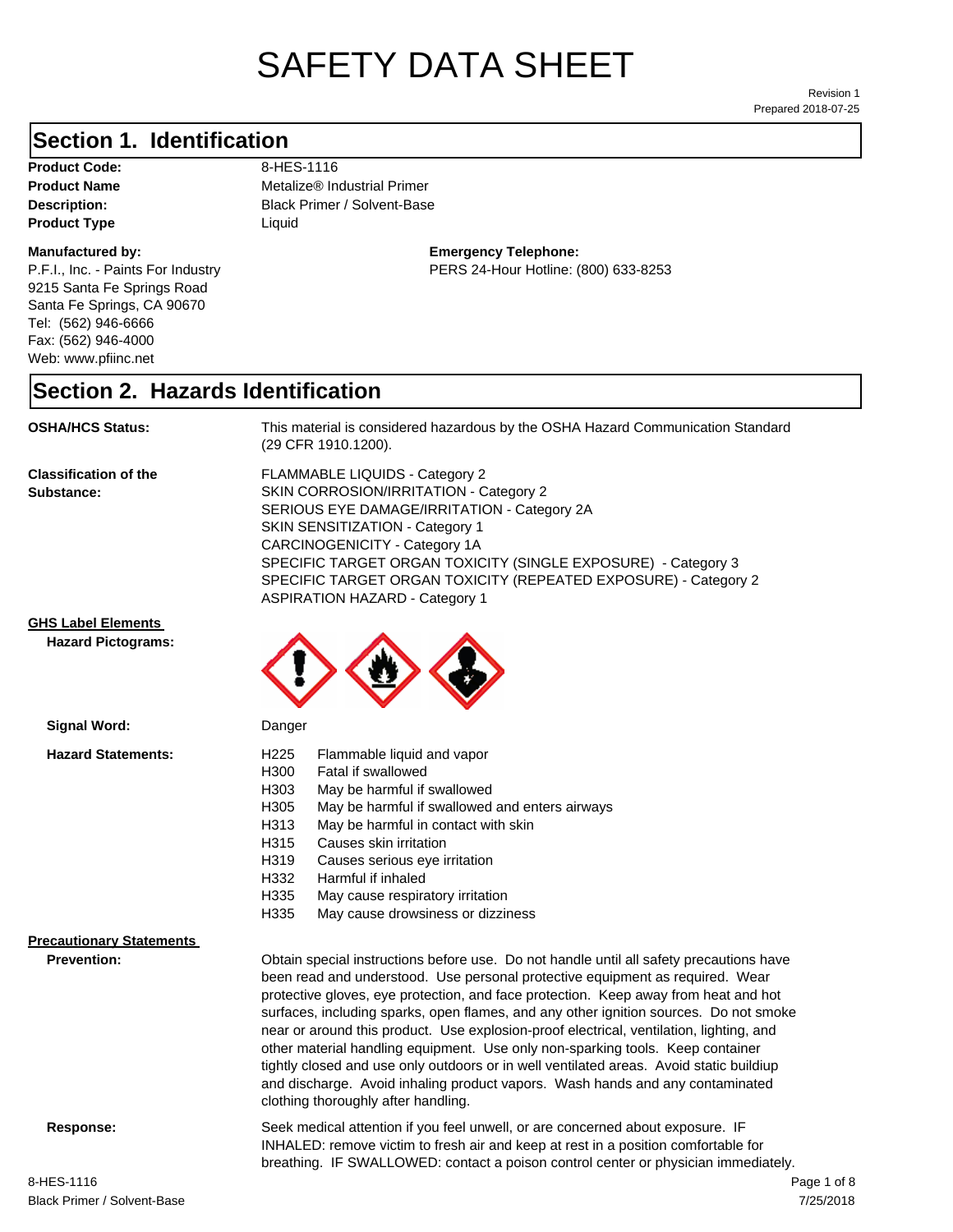|                                             | Do not induce vomiting. IN CASE OF SKIN OR HAIR CONTACT: remove all<br>contaminated clothing, and wash skin with soap and water. If irritation or rash occurs,<br>get medical attention. IF IN EYES: rinse with copious amounts of water for several<br>minutes. Remove contact lenses, if present and easy to do so. If eye irritation persists,<br>seek medical attention.                                                                                                                                                                                                                                                                                                                                                                                                                                                                                                                                                                                                                                             |
|---------------------------------------------|--------------------------------------------------------------------------------------------------------------------------------------------------------------------------------------------------------------------------------------------------------------------------------------------------------------------------------------------------------------------------------------------------------------------------------------------------------------------------------------------------------------------------------------------------------------------------------------------------------------------------------------------------------------------------------------------------------------------------------------------------------------------------------------------------------------------------------------------------------------------------------------------------------------------------------------------------------------------------------------------------------------------------|
| <b>Storage &amp; Disposal:</b>              | Store in a locked and secure environment. Store in a cool, well ventilated area away<br>from direct sunlight and heat. Dispose of contents and container in accordance with all<br>local, regional, state, and federal regulations.                                                                                                                                                                                                                                                                                                                                                                                                                                                                                                                                                                                                                                                                                                                                                                                      |
| <b>Supplemental Label</b><br>Elements:      | Ensure adequate ventilation at all times when using this product and when sanding the<br>dried film. Wear an appropriate, NIOSH approved particulate respirator. Follow all<br>respirator manufacturer's directions for proper use. Abrading or sanding this product's<br>dried film may release crystalline silica which has been shown to cause lung damage<br>and may cause cancer following long term exposure. Rags, sandpaper, steel wool,<br>and other abrading materials or waste containing this product may spontaneously<br>combust when improperly disposed of. Product contains solvents which can cause<br>permanent brain and nervous system damage. Intentional misuse by concentrating<br>and inhaling the contents of this product can be harmful or fatal. Do not transfer<br>contents to another container.<br>PROPOSITION 65 WARNING: this product contains chemicals known to the State of<br>California to cause cancer and birth defects or other reproductive harm.<br>FOR INDUSTRIAL USE ONLY. |
| <b>Hazards not otherwise</b><br>classified: | None known.                                                                                                                                                                                                                                                                                                                                                                                                                                                                                                                                                                                                                                                                                                                                                                                                                                                                                                                                                                                                              |

## **Section 3. Composition/Information on Ingredients**

| Chemical Name / CAS No                                                             |
|------------------------------------------------------------------------------------|
| Calcium Carbonate<br>1317-65-3<br>30 to 40%                                        |
| Talc<br>14807-96-6<br>10 to 20%                                                    |
| <b>Regular Mineral Spirits</b><br>64741-41-9<br>5 to 10%<br>Vapor Pressure: 2 mmHg |
| Naphtha<br>64742-89-8<br>5 to 10%<br>Vapor Pressure: 12 mmHg                       |
| <b>Mineral Spirits</b><br>8052-41-3<br>1 to 5%<br>Vapor Pressure: 2 mmHg           |
| Xylene<br>1330-20-7<br>1 to 5%<br>Vapor Pressure: 1.06 kPa                         |
| Acetone<br>67-64-1<br>1 to 5%<br>Vapor Pressure: 30.796 kPA                        |

#### **Section 4. First Aid Measures**

#### **Description of First Aid Measures**

**Eye Contact:** Immediately flush eyes with copious amounts of water. Remove any contact lenses. Rinse for at least 10 minutes. Get medical attention.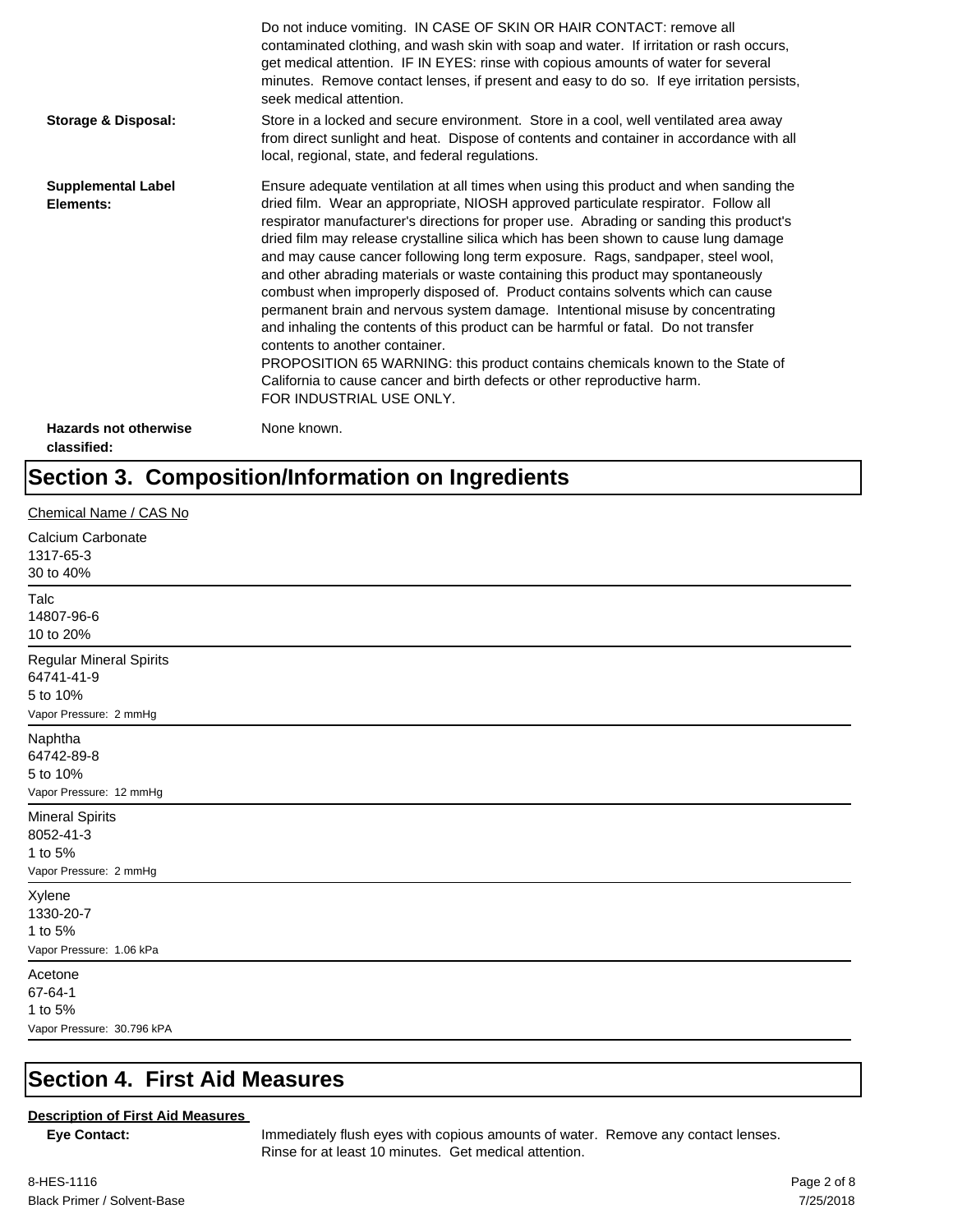| Inhalation:                                         | Remove victim to fresh air and maintain in a rest position comfortable for breathing. If<br>fumes are still present, all rescuers should wear appropriate respirators. If victim<br>exhibits irregular breathing, trained personnel should provide artificial respiration or<br>oxygen. Mouth-to-mouth resuscitation may be dangerous. If necessary, contact a<br>poison control center or physician immediately. If victim is unconscious, place in a<br>recovery position and seek medical help immediately. Maintain an open airway for the<br>victim.                                                                                                                                                                                                                                                                             |
|-----------------------------------------------------|---------------------------------------------------------------------------------------------------------------------------------------------------------------------------------------------------------------------------------------------------------------------------------------------------------------------------------------------------------------------------------------------------------------------------------------------------------------------------------------------------------------------------------------------------------------------------------------------------------------------------------------------------------------------------------------------------------------------------------------------------------------------------------------------------------------------------------------|
| <b>Skin Contact:</b>                                | Wash affected areas with soap and water. Remove contaminated clothing and shoes.<br>Continue to rinse the affected area for at least ten minutes. Get medical attention if<br>discomfort continues. Avoid further exposure in the event of any symptoms or<br>complaints.                                                                                                                                                                                                                                                                                                                                                                                                                                                                                                                                                             |
| Ingestion:                                          | If product is ingested, contact a poison control center or a physician immediately. Do<br>not induce vomitting. Rinse mouth with water and remove dentures, if any. Remove<br>victim to fresh air and keep at rest in a comfortable position to facilitate breathing. If<br>the victim is conscious and the product has been swallowed, provide small quantities of<br>water to drink. Cease if the victim feels sick, as vomitting may be dangerous.<br>Aspiration hazard if swallowed. This product can enter the lungs and cause damage.<br>If vomitting occurs, the head should be kept low so that vomit does not enter the lungs.<br>Never administer anything by mouth to an unconscious person. If unconscious, place<br>in a recovery position while medical attention is sought. Maintain an open airway for<br>the victim. |
| <b>Potential Acute Health Effects</b>               |                                                                                                                                                                                                                                                                                                                                                                                                                                                                                                                                                                                                                                                                                                                                                                                                                                       |
| <b>Eye Contact:</b>                                 | Causes serious eye irritation.                                                                                                                                                                                                                                                                                                                                                                                                                                                                                                                                                                                                                                                                                                                                                                                                        |
| Inhalation:                                         | Can cause central nervous system depression. May cause drowsiness and dizziness<br>as well as respiratory irritation.                                                                                                                                                                                                                                                                                                                                                                                                                                                                                                                                                                                                                                                                                                                 |
| <b>Skin Contact:</b>                                | Causes skin irritation. May cause an allergic skin reaction.                                                                                                                                                                                                                                                                                                                                                                                                                                                                                                                                                                                                                                                                                                                                                                          |
| Ingestion:                                          | Can cause central nervous system depression. May be fatal if swallowed and allowed<br>to enter airways. Irritating to mouth, throat and stomach.                                                                                                                                                                                                                                                                                                                                                                                                                                                                                                                                                                                                                                                                                      |
| Over-Exposure Signs & Symptoms                      |                                                                                                                                                                                                                                                                                                                                                                                                                                                                                                                                                                                                                                                                                                                                                                                                                                       |
| <b>Eye Contact:</b>                                 | Adverse symptoms may include: pain or irritation, watering, redness.                                                                                                                                                                                                                                                                                                                                                                                                                                                                                                                                                                                                                                                                                                                                                                  |
| Inhalation:                                         | Adverse symptoms may include: respiratory tract irritation, coughing, nausea or<br>vomiting, headache, drowsiness or fatigue, dizziness or vertigo, unconsciousness.                                                                                                                                                                                                                                                                                                                                                                                                                                                                                                                                                                                                                                                                  |
| <b>Skin Contact:</b>                                | Adverse symptoms may include: irritation, redness.                                                                                                                                                                                                                                                                                                                                                                                                                                                                                                                                                                                                                                                                                                                                                                                    |
| Ingestion:                                          | Adverse symptoms may include: nausea, vomiting.                                                                                                                                                                                                                                                                                                                                                                                                                                                                                                                                                                                                                                                                                                                                                                                       |
|                                                     | Indication of immediate medical attention and special treatment needed                                                                                                                                                                                                                                                                                                                                                                                                                                                                                                                                                                                                                                                                                                                                                                |
| <b>Notes to Physician:</b>                          | Treat symptomatically. Contact poison treatment specialists if large quantities have<br>been ingested or inhaled.                                                                                                                                                                                                                                                                                                                                                                                                                                                                                                                                                                                                                                                                                                                     |
| <b>Specific Treatments:</b>                         | None specified.                                                                                                                                                                                                                                                                                                                                                                                                                                                                                                                                                                                                                                                                                                                                                                                                                       |
| <b>Protection of First Aid</b><br><b>Providers:</b> | No action should be taken involving any personal risk or without proper training. If<br>fumes are still present, rescuers should wear appropriate respirators or a self<br>contained breathing apparatus. Mouth-to-mouth resuscitation may be dangerous for<br>the first aid provider. Wash all contaminated clothing with soap and water before<br>removal.                                                                                                                                                                                                                                                                                                                                                                                                                                                                          |

## **Section 5. Fire Fighting Measures**

| <b>Extinguishing Media</b>  |                                                                                                                                                                                                                                                                                                                                                                                                                   |
|-----------------------------|-------------------------------------------------------------------------------------------------------------------------------------------------------------------------------------------------------------------------------------------------------------------------------------------------------------------------------------------------------------------------------------------------------------------|
| Suitable Media:             | Dry chemical, CO2, water spray (fog), foam, dry sand.                                                                                                                                                                                                                                                                                                                                                             |
| Unsuitable Media:           | Do not use water jet.                                                                                                                                                                                                                                                                                                                                                                                             |
| <b>Specific Hazards:</b>    | The material contains flammable liquid and vapor. Closed containers may explode<br>when exposed to extreme heat as a result of buildup of steam. Vapors may form<br>explosive mixtures with air. Vapors can travel to a source of ignition and flash back.<br>Keep containers tightly closed and isolate from heat, electrical equipment, sparks, and<br>open flames. No unusual fire or explosion hazards noted. |
| <b>Special Firefighting</b> | Water may be used to cool closed containers to prevent pressure buildup and possible                                                                                                                                                                                                                                                                                                                              |
| 8-HES-1116                  | Page 3 of 8                                                                                                                                                                                                                                                                                                                                                                                                       |
|                             |                                                                                                                                                                                                                                                                                                                                                                                                                   |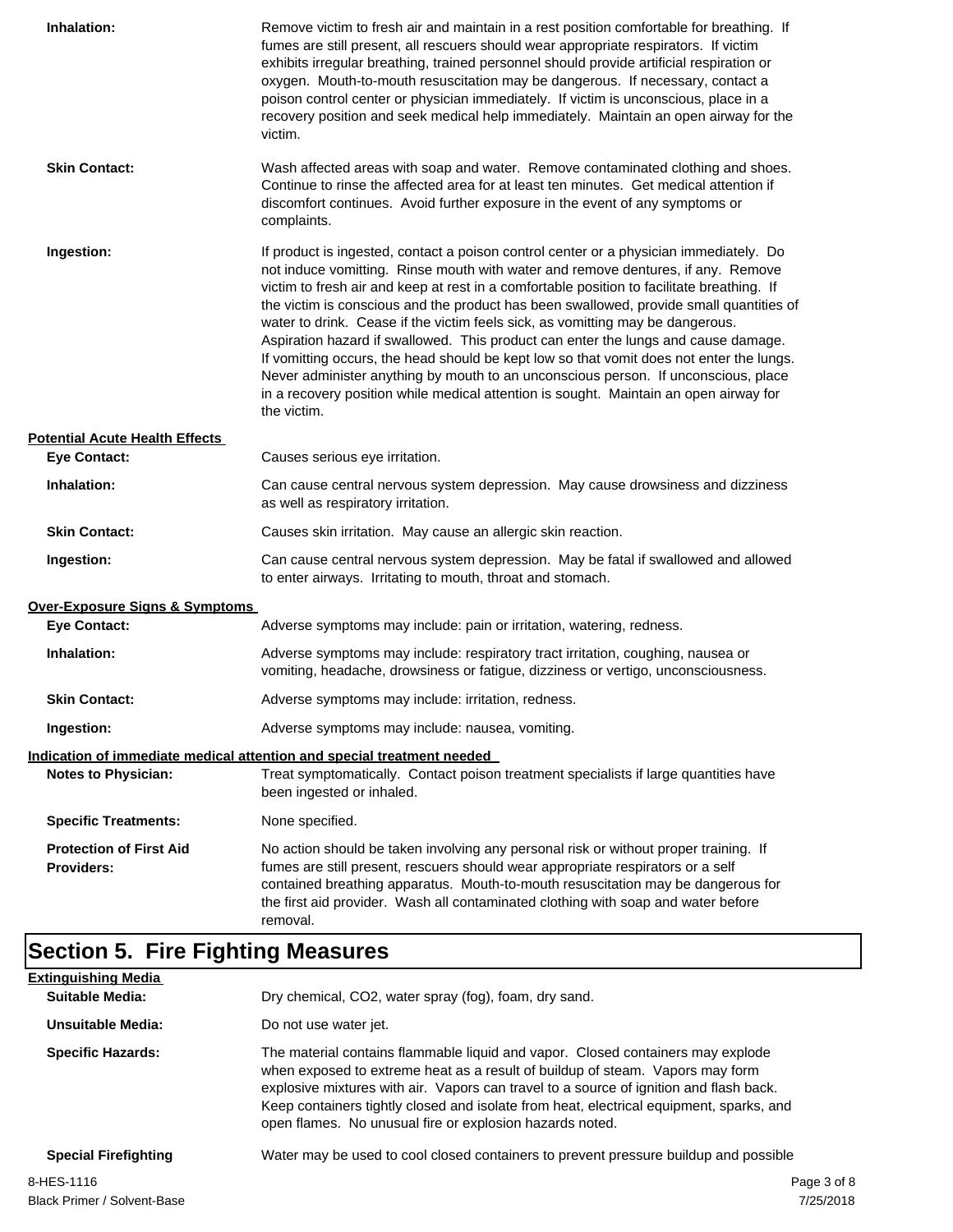**Procedures:** autoignition or explosion. Evacuate area and fight fire from safe distance. Containers may explode when heated. Firefighters should wear appropriate protective equipment and self-contained breathing apparatus with a full face-piece operated in positive pressure mode.

#### **Section 6. Accidental Release Measures**

| <b>Environmental Precautions:</b>                               | Avoid dispersal of spilled material and runoff from contacting soil, waterways, drains,<br>and sewers. Inform the relevant authorities if the product has caused environmental<br>pollution.                                                                                                                                                                                                                                                                                                                                                                                        |
|-----------------------------------------------------------------|-------------------------------------------------------------------------------------------------------------------------------------------------------------------------------------------------------------------------------------------------------------------------------------------------------------------------------------------------------------------------------------------------------------------------------------------------------------------------------------------------------------------------------------------------------------------------------------|
| <b>Steps to be Taken if Material</b><br>is Released or Spilled: | Contain spilled liquid with sand or earth. Do not use combustible materials such as<br>sawdust. Eliminate all ignition sources and use explosion-proof equipment. Place<br>material in a container and dispose of according to local, regional, state, and federal<br>regulations. Ventilate area and remove product with inert absorbent and non-sparking<br>tools. Do not incinerate closed containers.                                                                                                                                                                           |
| <b>Small Spills:</b>                                            | Stop leak if doing so can be done without risk. Remove containers from spill area.<br>Use non-sparking tools. Dilute with water and mop up if water-soluble. If not<br>water-soluble, absorb with inert dry material and place in appropriate waste container.<br>Dispose of via a licensed waste disposal contractor.                                                                                                                                                                                                                                                              |
| Large Spills:                                                   | Stop leak if doing so can be done without risk. Remove containers from spill area.<br>Use non-sparking tools. Approach the release from upwind. Prevent entry into<br>sewers, waterways, basements, or confined areas. Wash spillages into an effluent<br>treatment plant or proceed as follows: contain and collect spillage with inert absorbent<br>materials and place in a container for disposal according to local regulations. Dispose<br>of via a licensed waste disposal contractor. See Section 1 for emergency contact<br>information and Section 13 for waste disposal. |

#### **Section 7. Handling and Storage**

**Handling:** Wash thoroughly after handling. Eating, drinking, and smoking should be prohibited in areas where this material is handled, stored, and processed. Wash hands and face before eating or drinking. Remove contaminated clothing and launder before reuse. Use only with adequate ventilation. Follow all SDS and label precautions even after container is emptied, as it may retain product residues. Avoid breathing fumes, vapors, or mist. Avoid contact with eyes, skin, and clothing.

Storage: Store in a dry, cool, well ventilated place. Keep container tightly closed while not in use. Isolate from heat, electrical equipment, sparks, and open flame. Do not store above 120 degrees Fahrenheit. Store large quantities in buildings designed and protected for storage of NFPA Class II combustible liquids. Protect from heat, moisture, and foreign materials.

#### **Section 8. Exposure Controls/Personal Protection**

| Chemical Name / CAS No<br>Calcium Carbonate<br>1317-65-3<br>30 to 40%              | <b>OSHA Exposure Limits</b><br>$15 \text{ mg/m}$ | <b>ACGIH Exposure Limits</b><br>10 mg/m $3$ | <b>Other Exposure Limits</b> |
|------------------------------------------------------------------------------------|--------------------------------------------------|---------------------------------------------|------------------------------|
| Talc<br>14807-96-6<br>10 to 20%                                                    | 20 mppcf                                         | $2$ mg/m $3$                                |                              |
| <b>Regular Mineral Spirits</b><br>64741-41-9<br>5 to 10%<br>Vapor Pressure: 2 mmHg | $100$ ppm                                        | $100$ ppm                                   |                              |
| Naphtha<br>64742-89-8<br>5 to 10%<br>Vapor Pressure: 12 mmHg                       | 500 ppm                                          | 300 ppm                                     |                              |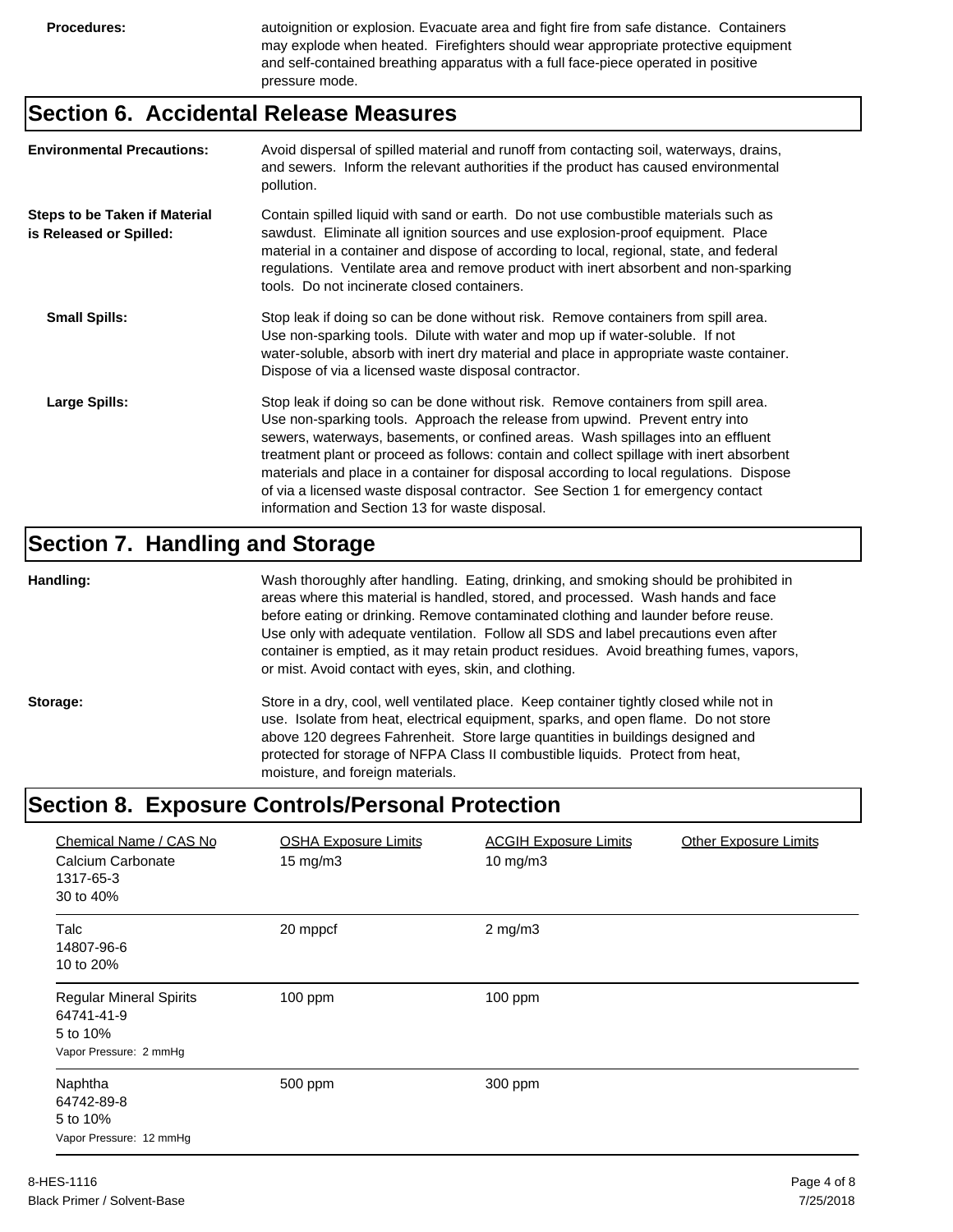| <b>Mineral Spirits</b><br>8052-41-3<br>1 to 5%<br>Vapor Pressure: 2 mmHg | 100 ppm                                                                                                                                                                                                                                                                                                                                                                                                                                                                                                                                                                                                                                                                                                                                                                                                               | 100 ppm                                                                                                                                                                                                                                                                                                                                          |
|--------------------------------------------------------------------------|-----------------------------------------------------------------------------------------------------------------------------------------------------------------------------------------------------------------------------------------------------------------------------------------------------------------------------------------------------------------------------------------------------------------------------------------------------------------------------------------------------------------------------------------------------------------------------------------------------------------------------------------------------------------------------------------------------------------------------------------------------------------------------------------------------------------------|--------------------------------------------------------------------------------------------------------------------------------------------------------------------------------------------------------------------------------------------------------------------------------------------------------------------------------------------------|
| Xylene<br>1330-20-7<br>1 to 5%<br>Vapor Pressure: 1.06 kPa               | 100 ppm                                                                                                                                                                                                                                                                                                                                                                                                                                                                                                                                                                                                                                                                                                                                                                                                               | $100$ ppm                                                                                                                                                                                                                                                                                                                                        |
| Acetone<br>67-64-1<br>1 to 5%<br>Vapor Pressure: 30.796 kPA              | 1,000 ppm                                                                                                                                                                                                                                                                                                                                                                                                                                                                                                                                                                                                                                                                                                                                                                                                             | 500 ppm                                                                                                                                                                                                                                                                                                                                          |
| <b>Engineering Controls:</b>                                             |                                                                                                                                                                                                                                                                                                                                                                                                                                                                                                                                                                                                                                                                                                                                                                                                                       | Use process enclosures, local exhaust ventilation, or other engineering controls to<br>keep worker exposure to airborne contaminants below any recommended or statutory<br>limits. The engineering controls also need to keep gas, vapor, or dust concentrations<br>below any lower explosive limits. Use explosion-proof ventilation equipment. |
| Environmental Controls:                                                  | Emissions from ventilation or work process equipment should be checked to ensure<br>they comply with the requirements of environmental protection legislation. In some<br>cases, fume scrubbers, filters, and other engineering modifications to the process<br>equipment may be required to reduce emissions to acceptable levels.                                                                                                                                                                                                                                                                                                                                                                                                                                                                                   |                                                                                                                                                                                                                                                                                                                                                  |
| <b>Respiratory Protection:</b>                                           | Use a properly fitted, air-purifying or air-fed respirator complying with an approved<br>standard if a risk assessment indicates this is necessary. Respiratory protection<br>programs that meet OSHA 1910.134 and ANSI Z88.2 requirements must be followed<br>when workplace conditions warrant a respirator's use. A NIOSH/MSHA approved<br>respirator with an organic vapor cartridge may be permissible under circumstances<br>where airborne concentrations are expected to exceed exposure limits. Protection<br>provided by air purifying respirators is limited. Use a positive pressure, air supplied<br>respirator if there is any potential for an uncontrolled release, exposure levels are not<br>known, or in any circumstances where air purifying respirators may not provide<br>adequate protection. |                                                                                                                                                                                                                                                                                                                                                  |
| <b>Skin Protection:</b>                                                  | Use impervious, chemical resistant gloves to prevent prolonged skin contact and<br>absorption of material through the skin. Nitrile or neoprene gloves may afford<br>adequate protection. Personal protective equipment for the body should be selected<br>based on the task being performed and the risks involved, and should be approved by<br>a specialist before handling this product. Where there is a risk of ignition from static<br>electricity, wear anti-static protective clothing. For best protection, the clothing should<br>include anti-static boots, gloves, and overalls. Appropriate footwear should always be<br>used.                                                                                                                                                                          |                                                                                                                                                                                                                                                                                                                                                  |
| Eye Protection:                                                          | times to protect against splashes of liquids.                                                                                                                                                                                                                                                                                                                                                                                                                                                                                                                                                                                                                                                                                                                                                                         | Safety eyewear, such as splash goggles or a full face shield, should be worn at all                                                                                                                                                                                                                                                              |
| <b>Hygienic Measures:</b>                                                |                                                                                                                                                                                                                                                                                                                                                                                                                                                                                                                                                                                                                                                                                                                                                                                                                       | Wash thoroughly with soap and water before eating, drinking, or smoking. Remove<br>contaminated clothing immediately and launder before reuse.                                                                                                                                                                                                   |

| <b>Physical State:</b>  | Liquid            |
|-------------------------|-------------------|
| Odor:                   | Solvent odor      |
|                         |                   |
| Vapor Density           | Heavier than air  |
| Vapor Density           | 4.20              |
| Vapor Pressure          | 7 mmHq            |
| <b>Evaporation Rate</b> | Slower than ether |
| Boiling Range           | 56 to 157 C       |
| Specific Gravity (SG)   | 1.384             |
| Material VOC (Lb / Gal) | 2.24              |
| Material VOC $(q/L)$    | 267.99            |
| Coating VOC (Lb/Gal)    | 2.28              |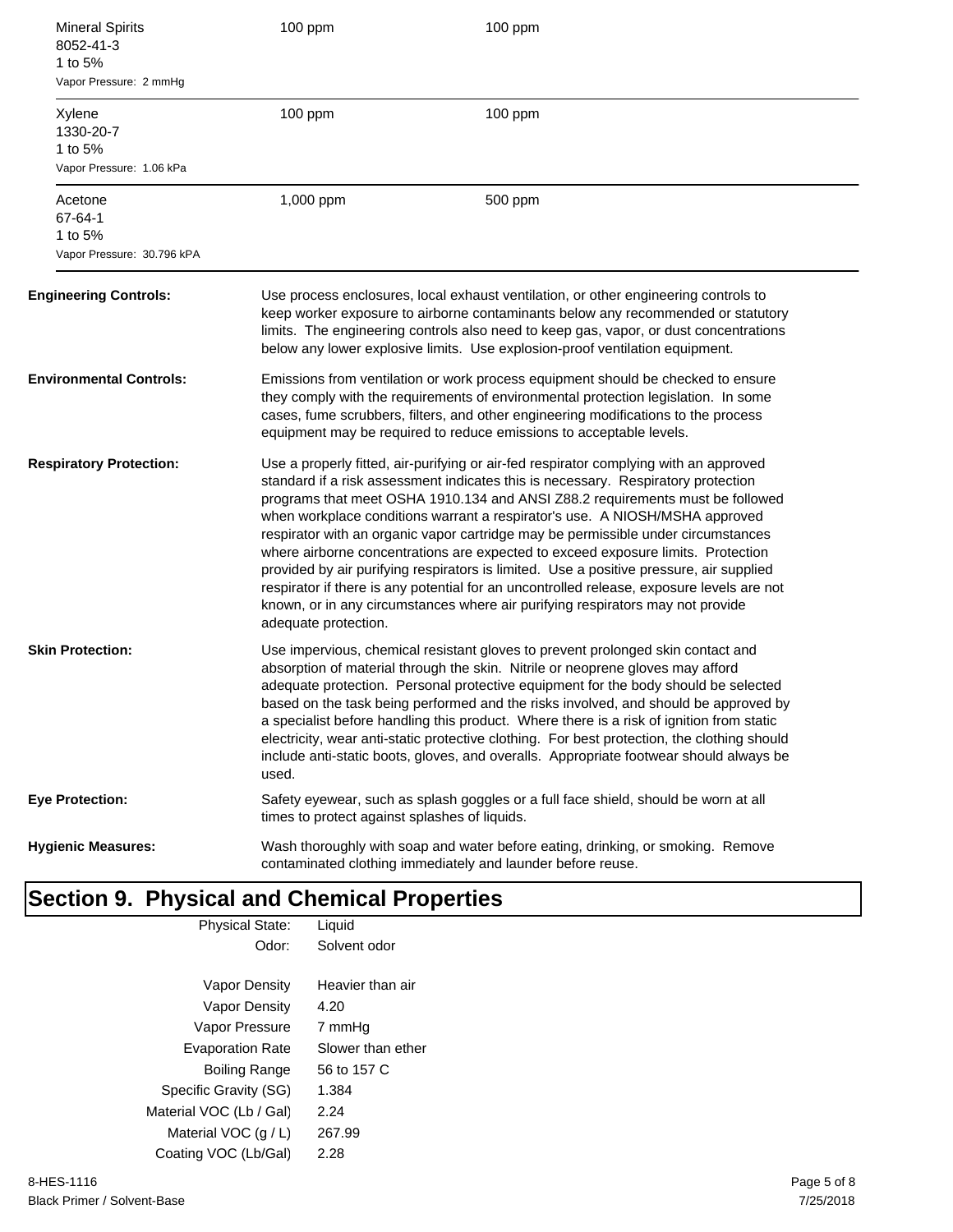| Coating VOC (q/L)                                        | 272.82                       |
|----------------------------------------------------------|------------------------------|
| Flash Point: 32 C (90 F)                                 |                              |
|                                                          | Autoignition: Will not occur |
|                                                          | $LEL: 1.0\%$                 |
|                                                          | UEL: 12.8%                   |
| Partition Coefficient. Not available<br>n-octanol/water: |                              |
| Auto-ignition temperature   Not available                |                              |
|                                                          |                              |

## **Section 10. Stability and Reactivity**

| <b>Conditions to Avoid:</b>      | Avoid temperatures above 120 degrees Fahrenheit. Avoid all possible sources of<br>ignition. Do not pressurize, cut, weld, braze, drill, or expose containers to heat. Do not<br>allow vapor to accumulate in low or confined areas. Avoid contact with strong acid and<br>strong bases. |
|----------------------------------|-----------------------------------------------------------------------------------------------------------------------------------------------------------------------------------------------------------------------------------------------------------------------------------------|
| Incompatibility:                 | Incompatible with strong oxidizing agents.                                                                                                                                                                                                                                              |
| <b>Hazardous Decomposition:</b>  | By open flame, carbon monoxide and carbon dioxide. When heated to decomposition,<br>product emits acrid smoke and irritating fumes. Contains solvents which may form<br>carbon monoxide, carbon dioxide, and formaldehyde.                                                              |
| <b>Hazardous Polymerization:</b> | Will not occur under normal conditions.                                                                                                                                                                                                                                                 |
| Stability:                       | The product is stable.                                                                                                                                                                                                                                                                  |

## **Section 11. Toxicological Information**

| <b>Eve Contact:</b>     | Causes serious eye irritation.                                                                                                                                                                                                                                                                                                                                                                                                                                                                                                                                                                                                                                                                                                                                                                                                                                                                                                                                                                                                                                                                                                                                                                                                                                                                                                                                                                                       |
|-------------------------|----------------------------------------------------------------------------------------------------------------------------------------------------------------------------------------------------------------------------------------------------------------------------------------------------------------------------------------------------------------------------------------------------------------------------------------------------------------------------------------------------------------------------------------------------------------------------------------------------------------------------------------------------------------------------------------------------------------------------------------------------------------------------------------------------------------------------------------------------------------------------------------------------------------------------------------------------------------------------------------------------------------------------------------------------------------------------------------------------------------------------------------------------------------------------------------------------------------------------------------------------------------------------------------------------------------------------------------------------------------------------------------------------------------------|
| <b>Skin Contact:</b>    | Prolonged or repeated skin contact may cause irritation. Allergic reactions are<br>possible.                                                                                                                                                                                                                                                                                                                                                                                                                                                                                                                                                                                                                                                                                                                                                                                                                                                                                                                                                                                                                                                                                                                                                                                                                                                                                                                         |
| Inhalation:             | Harmful if inhaled. High gas, vapor, mist, or dust concentrations may be harmful if<br>inhaled. Avoid breathing fumes, spray, vapors, or mist. May cause headaches and<br>dizziness. High vapor concentrations are irritating to the eyes, nose, throat, and lungs.<br>Prolonged or excessive inhalation may cause respiratory tract irritation.                                                                                                                                                                                                                                                                                                                                                                                                                                                                                                                                                                                                                                                                                                                                                                                                                                                                                                                                                                                                                                                                     |
| Ingestion:              | Harmful or fatal if swallowed. Aspiration hazard if swallowed; can enter lungs and<br>cause damage.                                                                                                                                                                                                                                                                                                                                                                                                                                                                                                                                                                                                                                                                                                                                                                                                                                                                                                                                                                                                                                                                                                                                                                                                                                                                                                                  |
| <b>Chronic Hazards:</b> | High concentrations may lead to central nervous system effects (drowsiness,<br>dizziness, nausea, headaches, paralysis, burred vision) and damage. Reports have<br>associated repeated and prolonged occupational overexposure to solvents with<br>permanent brain and nervous system damage. Contains carbon black pigment.<br>Chronic inflammation, lung fibrosis, and lung tumors have been observed in<br>experimental tests involving rats exposed to excessive concentrations of carbon black<br>and several insoluble dust particles for long periods of time. Tumors have not been<br>observed in other species under similar circumstances. Epidemiological studies of<br>North American workers show no evidence of clinically significant negative health<br>effects from occupational exposure to carbon black. Carbon black is listed as a Group<br>2B - Possibly Carcinogenic to Humans, by IARC and is proposed to be listed as A4 -<br>Not Classified as a Human Carcinogen by the American Conference of Governmental<br>Industrial Hygienists. Significant exposure is unlikely during typical application of this<br>product by roller or brush. Risk of overexposure depends on the duration and level of<br>exposure to dust from such processes as repeated sanding of dried surfaces, or<br>inhalation of spray mist, and the actual concentration of carbon black in the product<br>formula. |
|                         | Product contains titanium dioxide, which is listed as a Group 2B - Possibly<br>Carcinogenic to Humans by IARC. No significant exposure to titanium dioxide is<br>anticipated while using this product, in which titanium dioxide is bound to other<br>materials including resin and other pigments, during brush or rolling application.<br>Overexposure risks depend on duration and level of exposure to dust, such as from                                                                                                                                                                                                                                                                                                                                                                                                                                                                                                                                                                                                                                                                                                                                                                                                                                                                                                                                                                                        |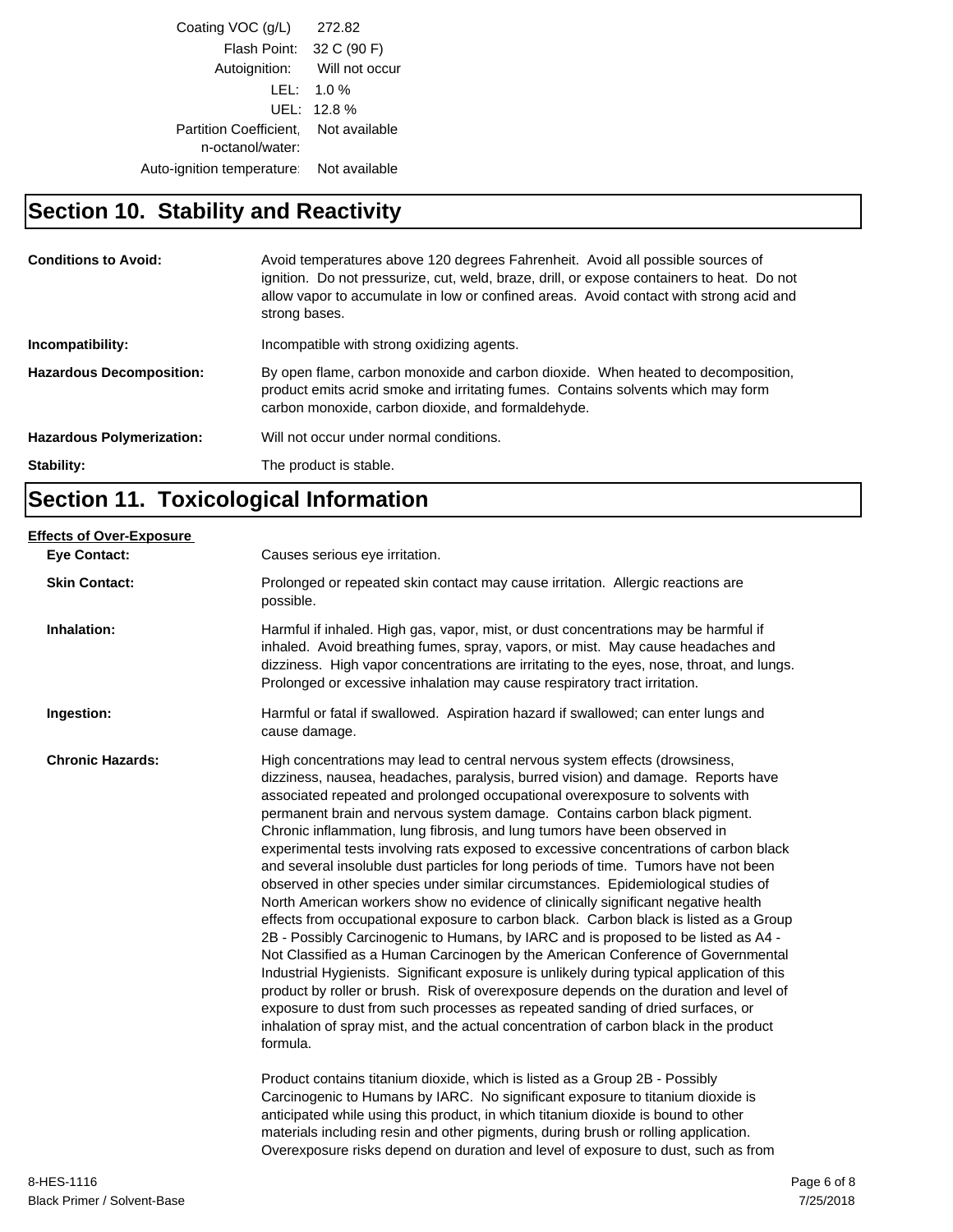| <b>Primary Routes of Entry:</b> | repeated sanding of this product's dried film, or inhalation of spray mist, and the actual<br>concentration of titanium dioxide in the product formula. For additional information,<br>refer to IARC Monograph, Volume 93, 2010.<br>Eye contact, ingestion, inhalation, absorption through the skin, skin contact. |
|---------------------------------|--------------------------------------------------------------------------------------------------------------------------------------------------------------------------------------------------------------------------------------------------------------------------------------------------------------------|
| <b>Acute Toxicity Values:</b>   | Acute effects of this product have not been tested. Available data on individual<br>components, if any, will be listed below.                                                                                                                                                                                      |

#### **Section 12. Ecological Information**

**Ecological Information:** Product is a mixture of listed components.

#### **Section 13. Disposal Information**

**Disposal Considerations:** The generation of waste should be avoided or minimized wherever possible. Disposal of this product, solutions, and any by-products should at all times comply with relevant environmental protection regulations and waste disposal regulations, in addition to any local or regional restrictions which may be in effect. Surplus and non-recyclable products should be disposed of via a licensed waste disposal contractor. Waste should not be disposed of untreated to the sewer unless fully compliant with the requirements of all authorities with jurisdiction. Waste packaging should be recycled whenever possible. Incineration or landfill should only be considered when recycling is not feasible. Take care when handling empty containers as they may retain some residual product. Vapor from residue may create a flammable or explosive atmosphere within the used container. Do not expose empty containers to heat or sparks, and do not weld, cut, or grind used containers unless they have been thoroughly cleaned. Avoid contact of spilled material with soil, waterways, drains, and sewer systems.

#### **Section 14. Transport Information**

|                          | Domestic (US DOT) | <b>International (IMDG)</b> | Air (IATA) | <b>Canada (TDG)</b> |
|--------------------------|-------------------|-----------------------------|------------|---------------------|
| <b>UN Number:</b>        | 1263              | 1263                        | 1263       | 1263                |
| <b>UN Shipping Name:</b> | Paint             | Paint                       | Paint      | Paint               |
| <b>Hazard Class:</b>     | 3                 | 3                           | 3          | 3                   |
| <b>Packing Group:</b>    | Ш                 | Ш                           |            | н.                  |
| <b>Limited Quantity:</b> | Yes               | Yes                         | Yes        | Yes                 |

**Special Considerations:** The presence of a shipping description for a particular mode of transport does not indicate that the product is packaged suitably for that mode of transport. All packaging should be reviewed for suitability prior to shipment, so that compliance with applicable regulations can be ensured. Compliance with all applicable regulations is the sole responsibility of the person offering the product for transport. Persons loading and unloading dangerous goods should be trained in all the risks associated with the substances at hand, and on all actions to be taken in case of an emergency situation.

## **Section 15. Regulatory Information**

#### **U.S. Federal Regulations CERCLA - SARA Hazard Category:**

This product has been reviewed according to the EPA hazard categories promulgated by Sections 311 and 312 of the Superfund Amendment and Reauthorization Act of 1986, known as SARA Title III, and is considered to meet the following categories under applicable conditions:

Fire Hazard, Acute Health Hazard, Chronic Health Hazard